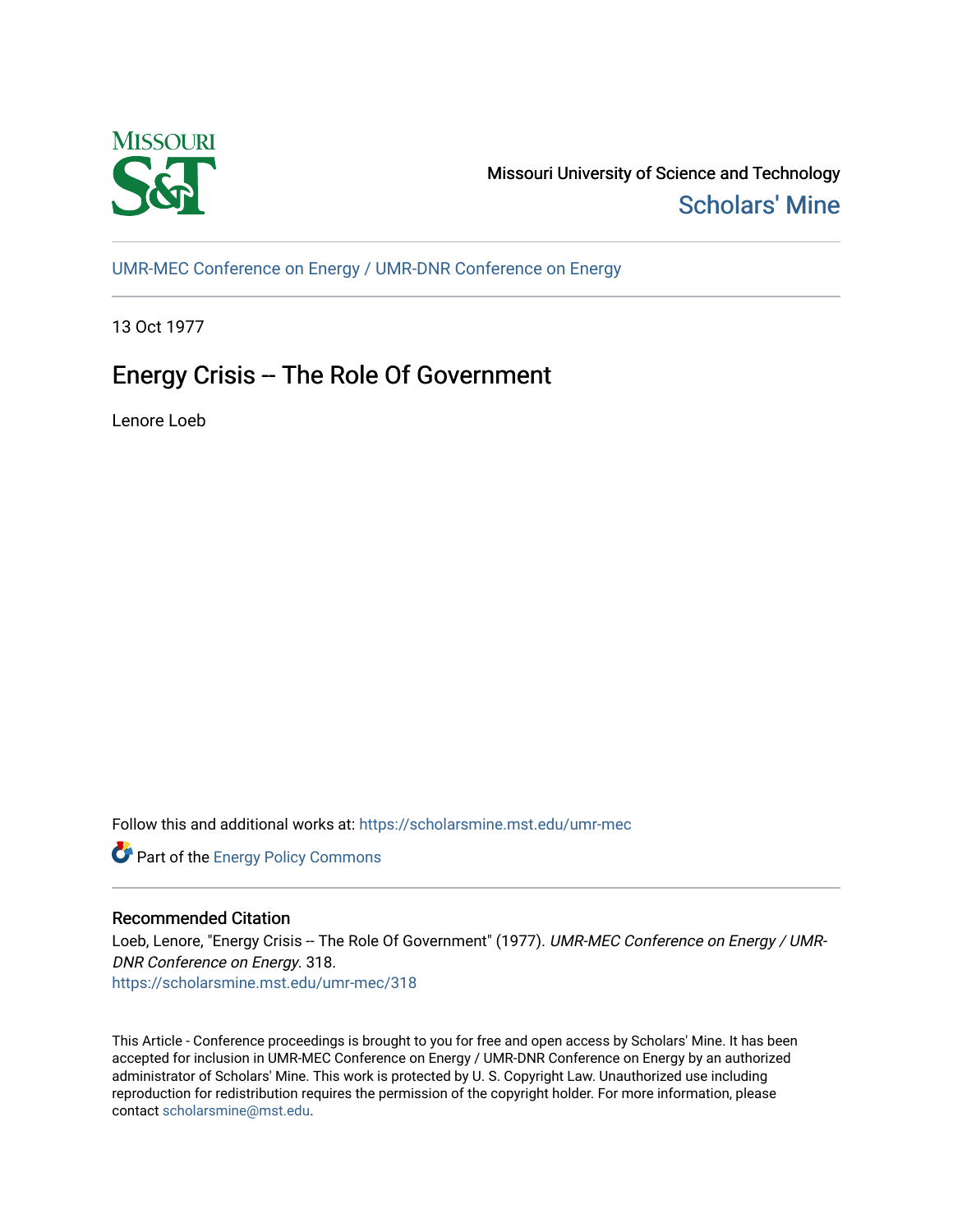## ENERGY CRISIS - THE ROLE OP GOVERNMENT

Mrs. Lenore Loeb (Moderator) Energy Chairman League of Women Voters State of Missouri

This session was a panel discussion. The purpose of this session was to provide a forum for discussion of energy policies and programs at all levels of government. The role of the citizen **was emphasized.** Missouri State Legislators, **Public** Service Conmission members and staff, **Department** of Natural Resources personnel and **local government** officials were invited to attend and participate in a resource capacity. Members of citizen groups in addition to the League **of Women** Voters, other conference attendees and **the audience** at large were encouraged to interact with panelists and resource personnel during the discussion period. Energy legislation, regulatory actions and programs and implementation at all levels of government were addressed. The **Missouri** State Energy Conservation Plan and the role of the citizen in bringing the various program measures to fruition were emphasized.

A tape was made on the Panel Discussion. Proceedings of the session is available on tape from the League of Women Voters, 2138 Woodson Road, St. Louis, Missouri 63114.

Panelists Include:

- Mr. Todd Davis, Energy Program, Department of Natural Resources
- Dr. J. Lisle Reed, Acting Deputy Assistant Administrator, Energy Resource Development, Federal Energy Administration
- Mr. James L. Russell, Missouri Representative, 6th District
- Mr. Lester A. Liebmann, Public Transportation Coordinator, St. Louis County